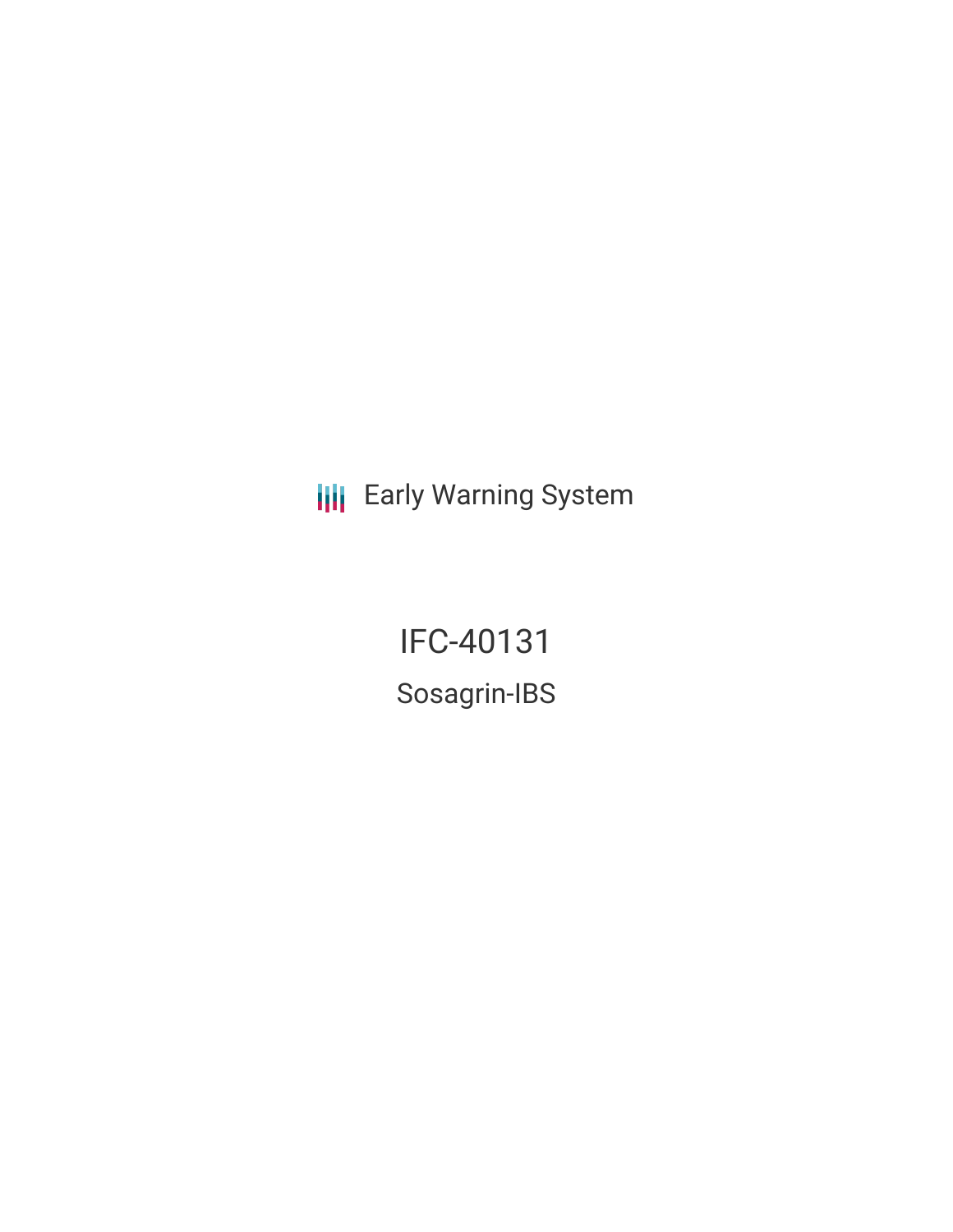# **Quick Facts**

| <b>Countries</b>               | Senegal                                 |
|--------------------------------|-----------------------------------------|
| <b>Financial Institutions</b>  | International Finance Corporation (IFC) |
| <b>Status</b>                  | Proposed                                |
| <b>Bank Risk Rating</b>        | B                                       |
| <b>Voting Date</b>             | 2018-05-21                              |
| <b>Borrower</b>                | SOSAGRIN-IBS                            |
| <b>Sectors</b>                 | Industry and Trade                      |
| <b>Investment Type(s)</b>      | Loan                                    |
| <b>Investment Amount (USD)</b> | \$11.56 million                         |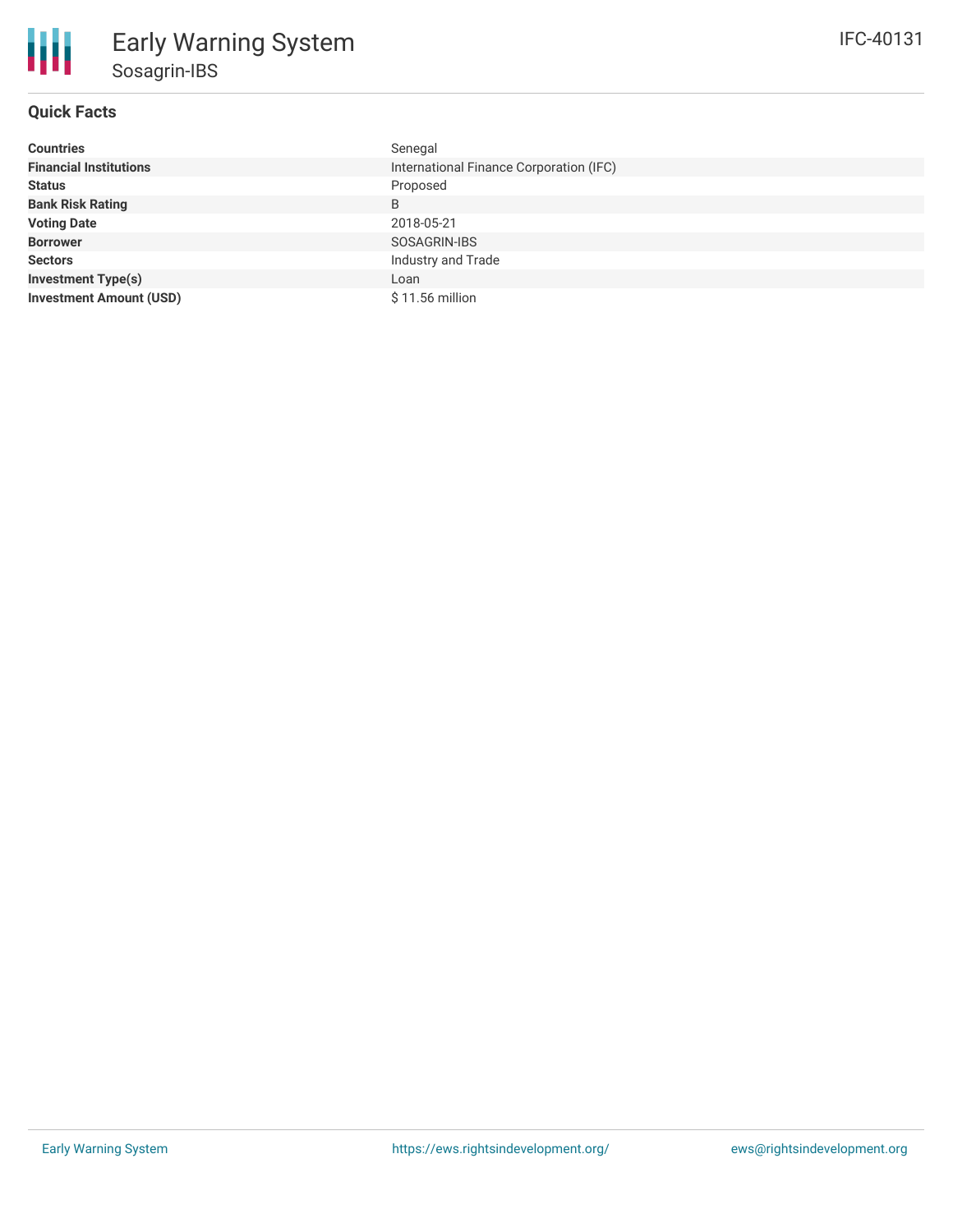

## **Project Description**

The proposed loan of up to EUR 10 million, to Société Sénégalaise Agro-Industrielle ("Sosagrin") and Industrie des Boissons du Sénégal ("IBS") (together with Sosagrin the "Borrowers"), is to support the Borrowers' investment program, and includes: (i) acquiring a new greenfield site and building new production and warehouse facilities; (ii) expanding production capacity; (iii) implementing a packaging recycling program; and (iv) working capital requirements.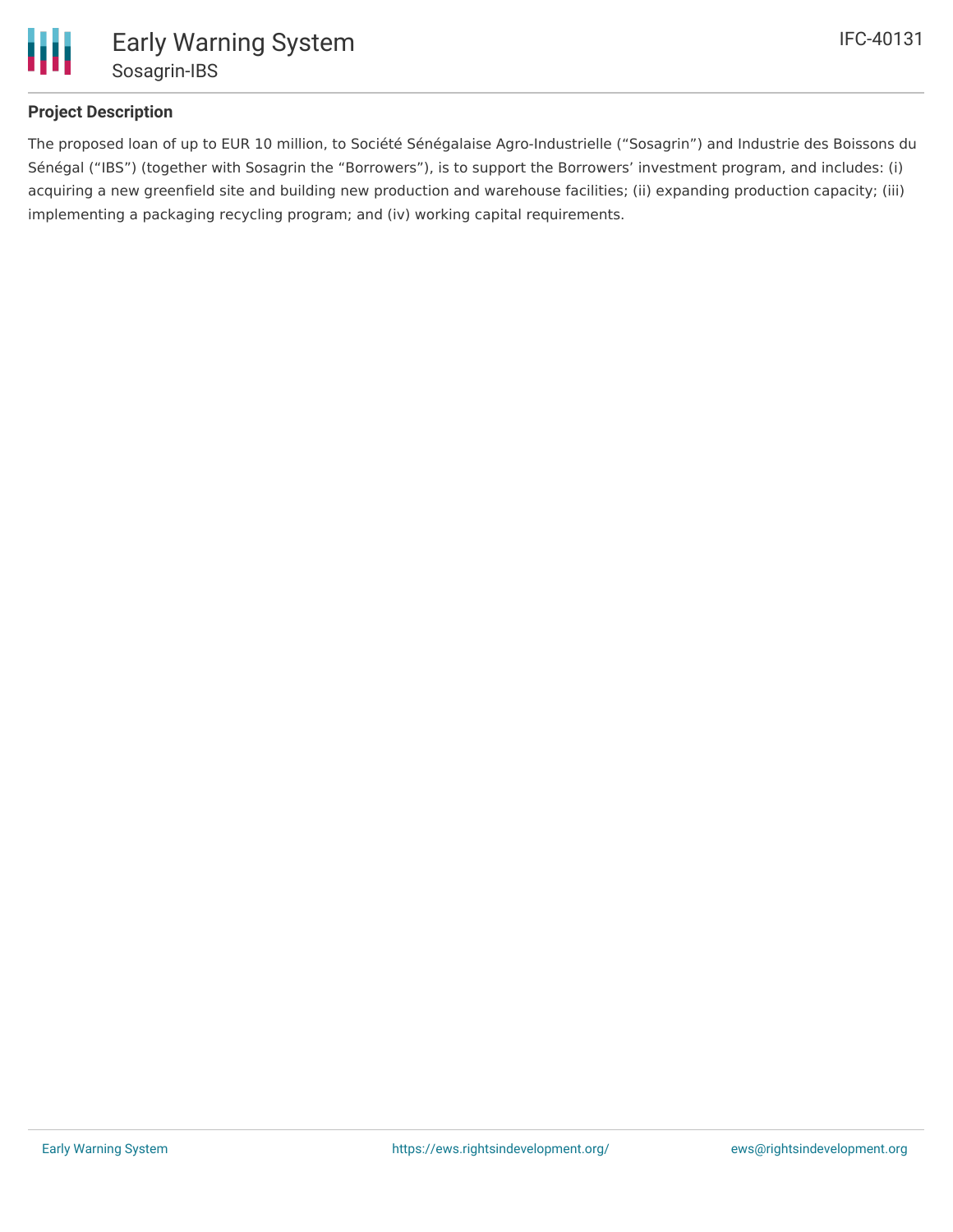### **Investment Description**

• International Finance Corporation (IFC)

### **Financial Intermediary**

Financial Intermediary: A commercial bank or financial institution that receives funds from a development bank. A financial intermediary then lends these funds to their clients (private actors) in the form of loans, bonds, guarantees and equity shares. Financial intermediaries include insurance, pension and equity funds. The direct financial relationship is between the development bank and the financial intermediary.

- [Industrie](file:///actor/1792/) des Boissons du Sénégal (Financial Intermediary)
- Société Sénégalaise [Agro-Industrielle](file:///actor/1791/) (Financial Intermediary)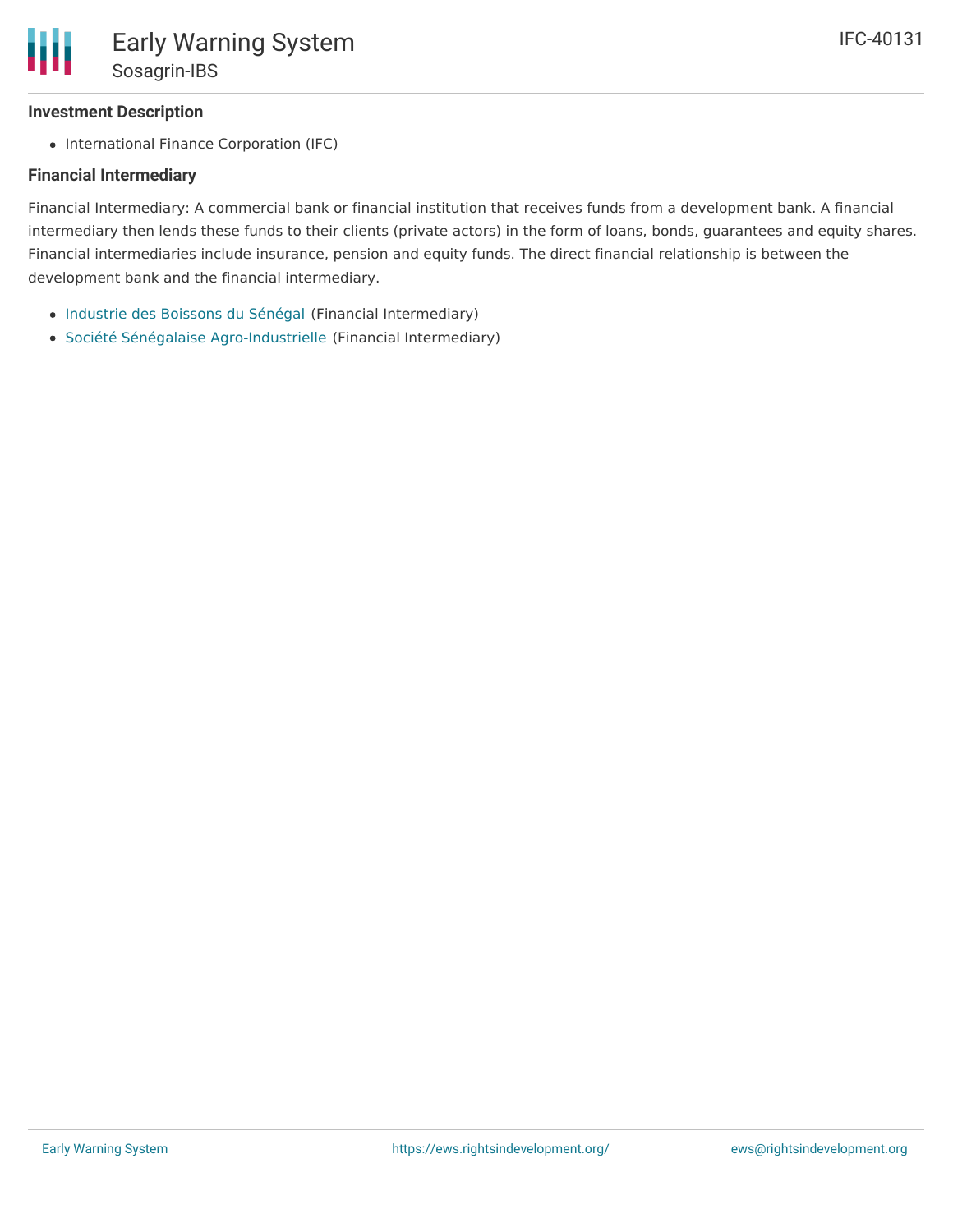

### **Private Actors Description**

Sosagrin and IBS are primarily owned and managed by the El Sahili family (the "Sponsors"). The founder, Mr. Kassim El Sahili, is joined by his two sons, Mr. Rouda El Sahili and Mr. Mohamed El Sahili in managing the businesses.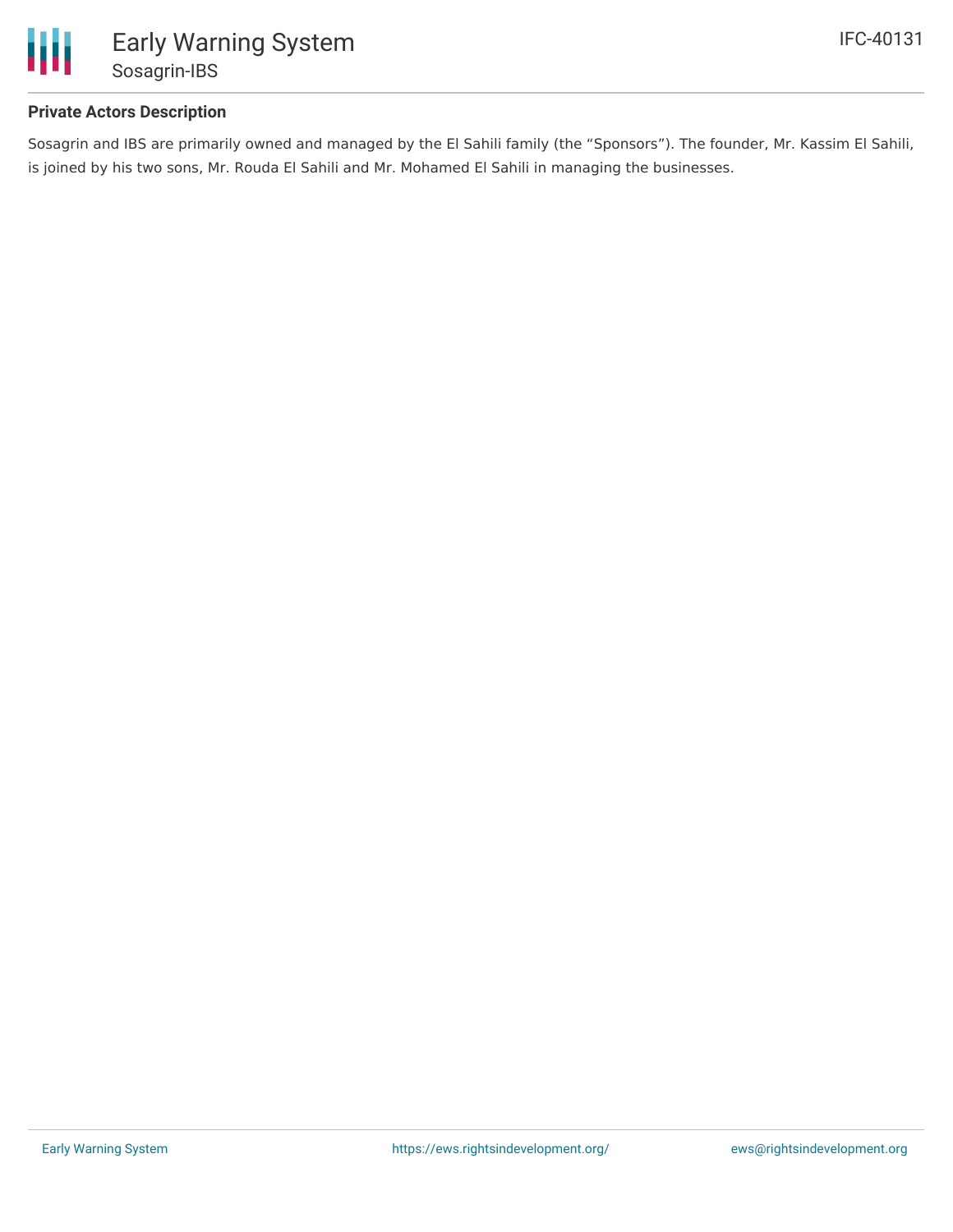

## **Contact Information**

Sosagrin Mr. Rouda El Sahili General Manager +221 33 832 18 88 rsahili@sosagrin.com Rue n.6, Km 4,5 Bd du CC de Dakar – BP 21434 Dakar – Senegal

#### ACCOUNTABILITY MECHANISM OF IFC

The Compliance Advisor Ombudsman (CAO) is the independent complaint mechanism and fact-finding body for people who believe they are likely to be, or have been, adversely affected by an IFC or MIGA- financed project. If you submit a complaint to the CAO, they may assist you in resolving a dispute with the company and/or investigate to assess whether the IFC is following its own policies and procedures for preventing harm to people or the environment. If you want to submit a complaint electronically, you can email the CAO at CAO@worldbankgroup.org. You can learn more about the CAO and how to file a complaint at http://www.cao-ombudsman.org/